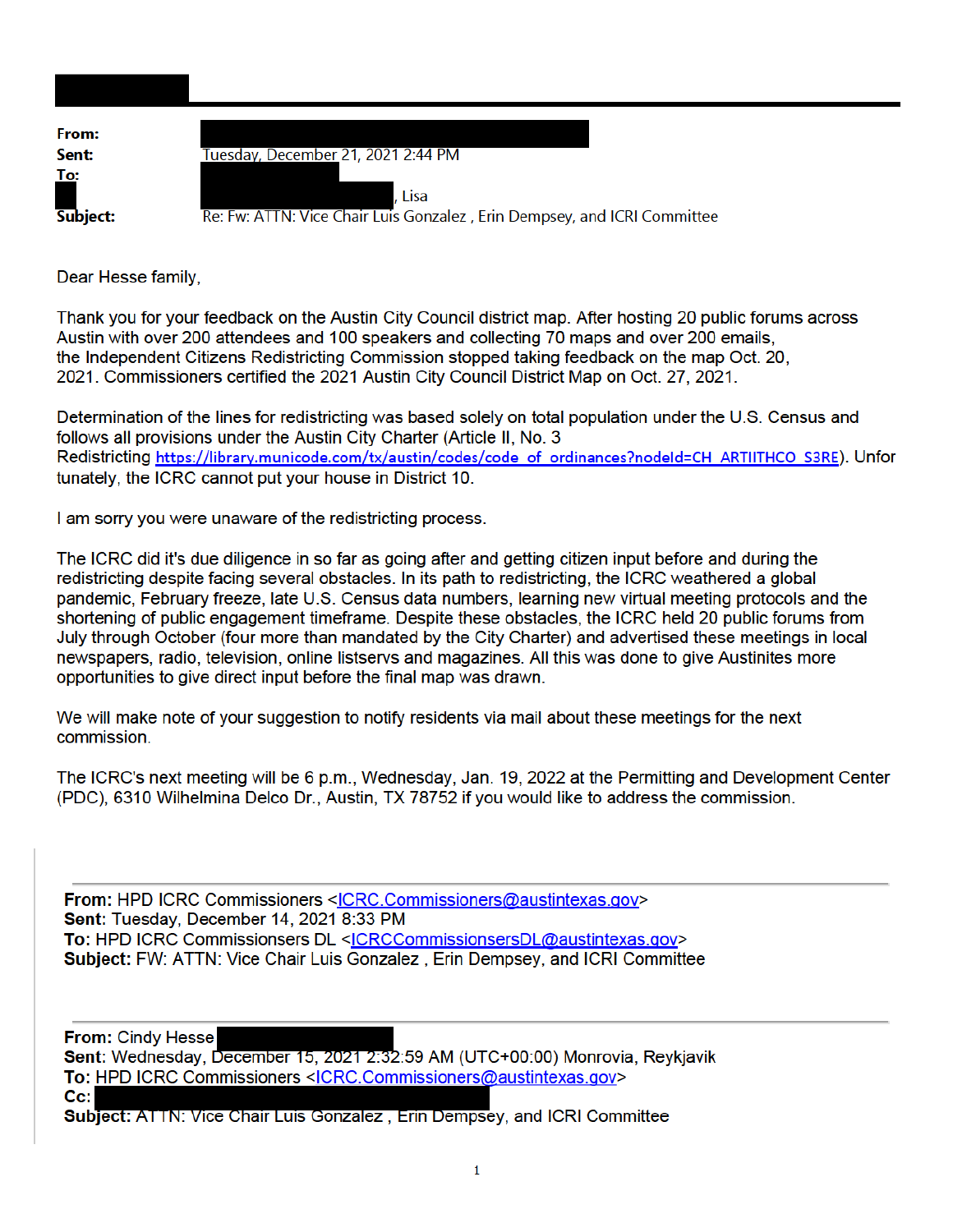## \*\*\* External Email - Exercise Caution \*\*\*

Dear ICRI Committee members,

We are also residents of Great Hills - and live on Rimner Cove - a cul-de-sac off of Rain Creek Parkway between Fire Oak and Lost Horizon.

It has come to our attention that a small section of Great Hills (along the west side of Rain Creek Parkway and cul-de-sacs between Fire Oak and Lost Horizon) have been carved out from District 10 and moved to District 6. This includes our home.

The great majority of Great Hills is and remains in District 10, while this small section of Great HIlls has been carved to now be a part of basically a Williamson county region. We do not agree with this proposed change.

We also believe that the communication about these proposed changes was too limited. We believe that we should have received notification, through the mail, that our homes were in a "change" zone. We did not receive any such communication to our knowledge.

We believe that this change does not make sense. While we realize that there are a lot of factors that go into redistricting - and a certain balance is wanted between the color of people's skin, their political leanings, etc there is also the practical aspect about the neighborhood being represented as a whole, and interests of that geographic area, regardless of race or political leaning. We do not believe that our interests will be served by becoming a part of District 6 - by the mere fact that the great majority of our neighborhood (Great Hills) is being represented in another district, of which we will have no say.

Please consider moving this group of homes back to District 10 - we ask you to **prioritize what is best for the homeowners that have to live with these decisions.**

We left voice messages for Matt Dugan and Lisa Rodriguez - and received a call back from Lisa Rodriguez. We would like more information about further action we can take to make our opinions heard. It looks like there is a meeting scheduled for December 15. Hopefully our letter above can be read and shared with the council, as we are unable to attend this meeting. Please let us know what else we can do. We look forward to hearing from someone to understand the rationale for the change as well.

Thank you for your time and consideration.

Respectfully,

*Fritz & Cindy Hesse*

**CAUTION:** This email was received at the City of Austin, from an EXTERNAL source. Please use caution when clicking links or opening attachments. If you believe this to be a malicious and/or phishing email, please forward this email to cybersecurity@austintexas.gov.

Thank you for your interest and input.

--